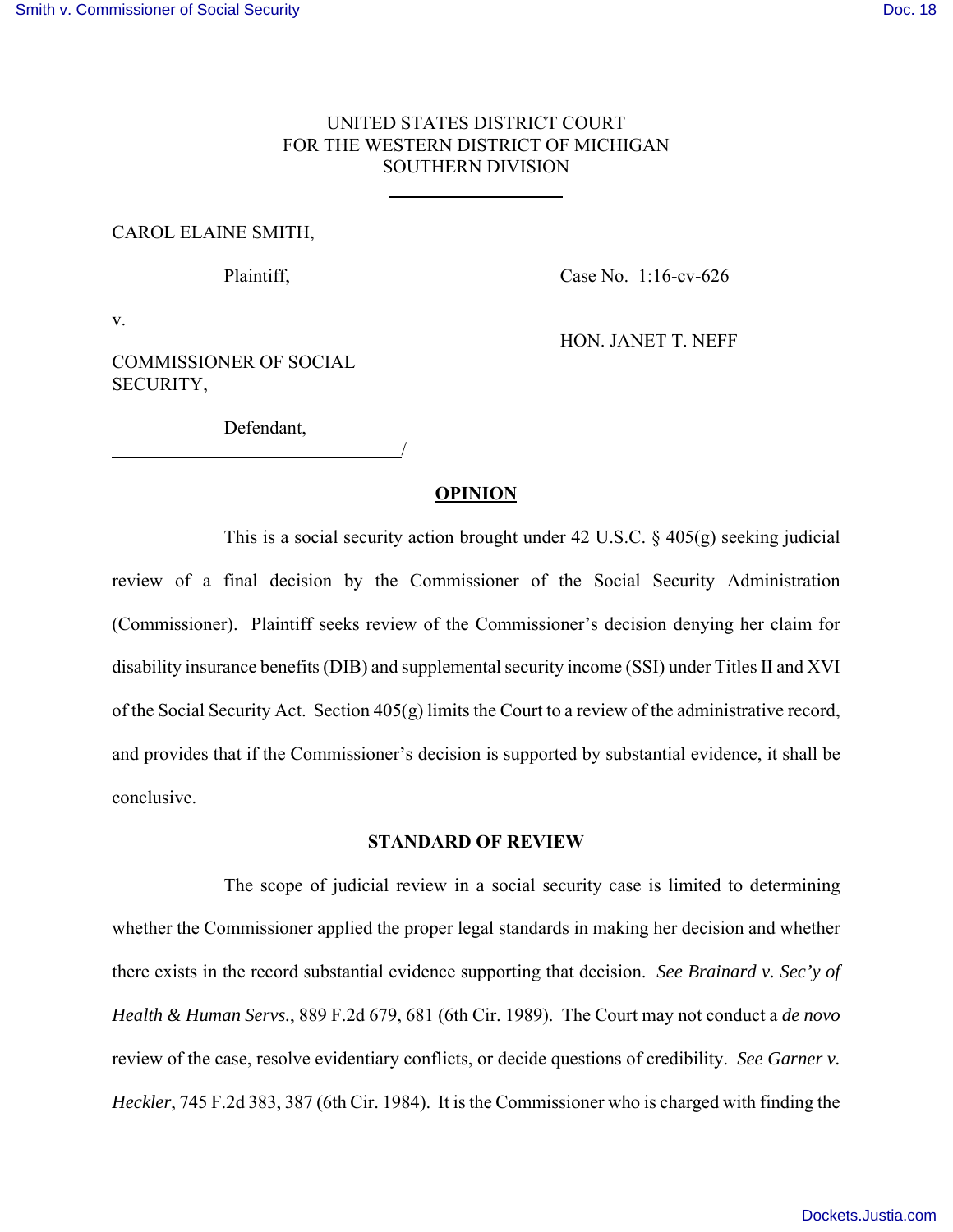facts relevant to an application for disability benefits, and her findings are conclusive provided they are supported by substantial evidence. *See* 42 U.S.C. § 405(g).

Substantial evidence is more than a scintilla, but less than a preponderance. *See Cohen v. Sec'y of Health & Human Servs.*, 964 F.2d 524, 528 (6th Cir. 1992) (citations omitted). It is such relevant evidence as a reasonable mind might accept as adequate to support a conclusion. *See Richardson v. Perales*, 402 U.S. 389, 401 (1971); *Bogle v. Sullivan*, 998 F.2d 342, 347 (6th Cir. 1993). In determining the substantiality of the evidence, the Court must consider the evidence on the record as a whole and take into account whatever in the record fairly detracts from its weight. *See Richardson v. Sec'y of Health & Human Servs.*, 735 F.2d 962, 963 (6th Cir. 1984). The substantial evidence standard presupposes the existence of a zone within which the decision maker can properly rule either way, without judicial interference. *See Mullen v. Bowen*, 800 F.2d 535, 545 (6th Cir. 1986) (citation omitted). This standard affords to the administrative decision maker considerable latitude, and indicates that a decision supported by substantial evidence will not be reversed simply because the evidence would have supported a contrary decision. *See Bogle*, 998 F.2d at 347; *Mullen*, 800 F.2d at 545.

#### **PROCEDURAL POSTURE**

Plaintiff was fifty-nine years of age on the date of the Administrative Law Judge's (ALJ) decision. (PageID.35, 76, 87.) She completed high school as well as some college, and was previously employed as a cashier. (PageID.56, 70.) Plaintiff applied for benefits on June 25, 2013, alleging disability beginning June 1, 2007, due to osteoarthritis, carpal tunnel syndrome, a left knee replacement, depression, anxiety, hypertension, and high cholesterol. (PageID.76–77, 87–88, 224–238.) Plaintiff's applications were denied on November 8, 2013, after which time she requested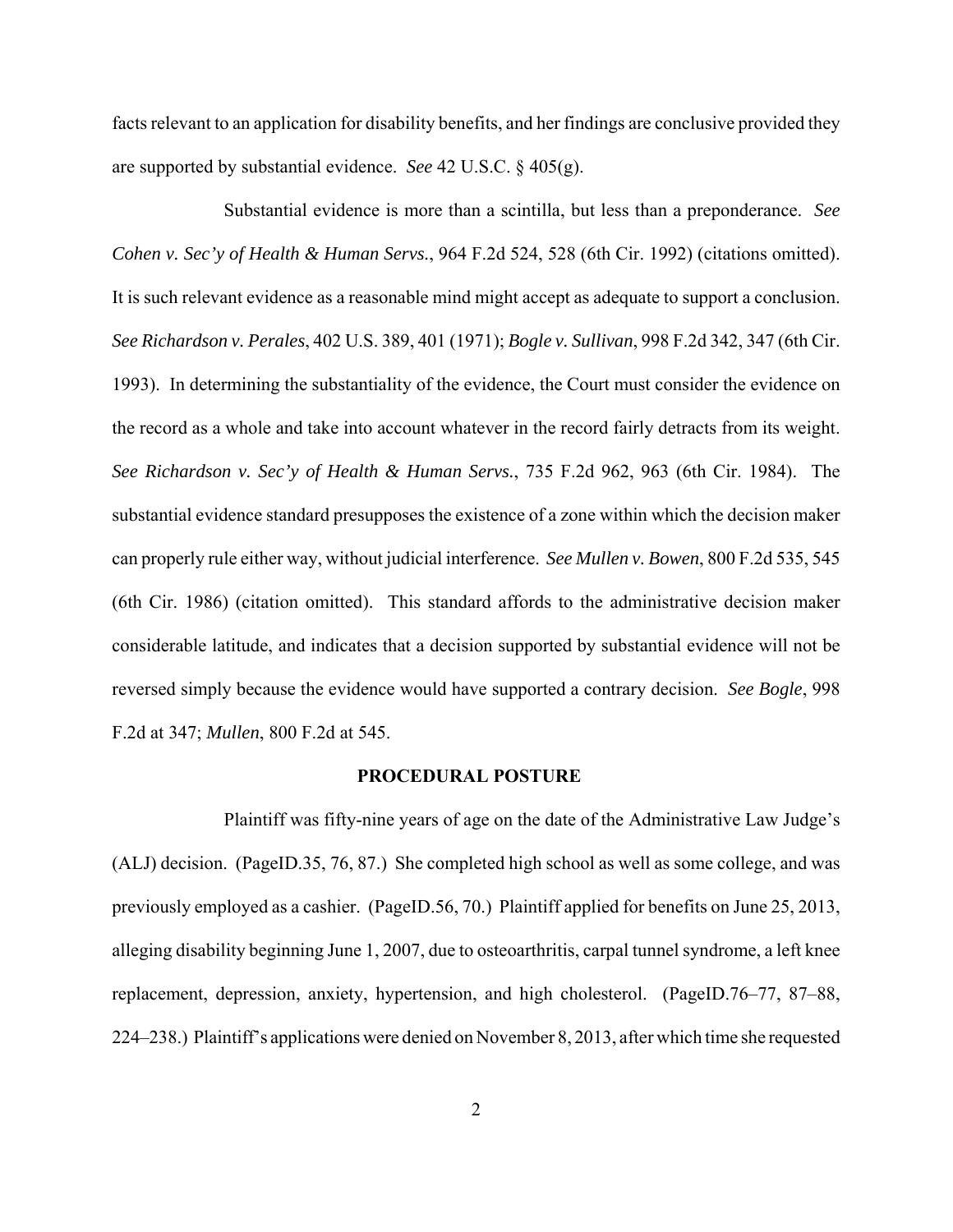a hearing before an ALJ. (PageID.116–150.) On November 6, 2014, Plaintiff appeared with her representative before ALJ James Kent for an administrative hearing with testimony being offered by Plaintiff and a vocational expert (VE). (PageID.52–74.) In a written decision dated December 22, 2014, the ALJ determined that Plaintiff was not disabled. (PageID.35–51.) On April 1, 2016, the Appeals Council declined to review the ALJ's decision, making it the Commissioner's final decision in the matter. (PageID.26–30.) Plaintiff subsequently initiated this action under 42 U.S.C.  $§$  405(g).

## **ALJ'S DECISION**

The social security regulations articulate a five-step sequential process for evaluating disability. See 20 C.F.R.  $\S$  404.1520(a-f), 416.920(a-f).<sup>1</sup> If the Commissioner can make a dispositive finding at any point in the review, no further finding is required. *See* 20 C.F.R. §§ 404.1520(a), 416.920(a). The regulations also provide that if a claimant suffers from a nonexertional impairment as well as an exertional impairment, both are considered in determining the claimant's residual functional capacity (RFC). *See* 20 C.F.R. §§ 404.1545, 416.945.

 $1<sub>1</sub>$ 1. An individual who is working and engaging in substantial gainful activity will not be found to be "disabled" regardless of medical findings  $(20 \text{ C.F.R.} \$ §§ 404.1520(b), 416.920(b));

 <sup>2.</sup> An individual who does not have a "severe impairment" will not be found "disabled" (20 C.F.R. §§ 404.1520(c), 416.920(c));

 <sup>3.</sup> If an individual is not working and is suffering from a severe impairment which meets the duration requirement and which "meets or equals" a listed impairment in Appendix 1 of Subpart P of Regulations No. 4, a finding of "disabled" will be made without consideration of vocational factors (20 C.F.R. §§ 404.1520(d), 416.920(d));

 <sup>4.</sup> If an individual is capable of performing work he or she has done in the past, a finding of "not disabled" must be made (20 C.F.R. §§ 404.1520(e), 416.920(e));

 <sup>5.</sup> If an individual's impairment is so severe as to preclude the performance of past work, other factors including age, education, past work experience, and residual functional capacity must be considered to determine if other work can be performed. (20 C.F.R. §§ 404.1520(f), 416.920(f)).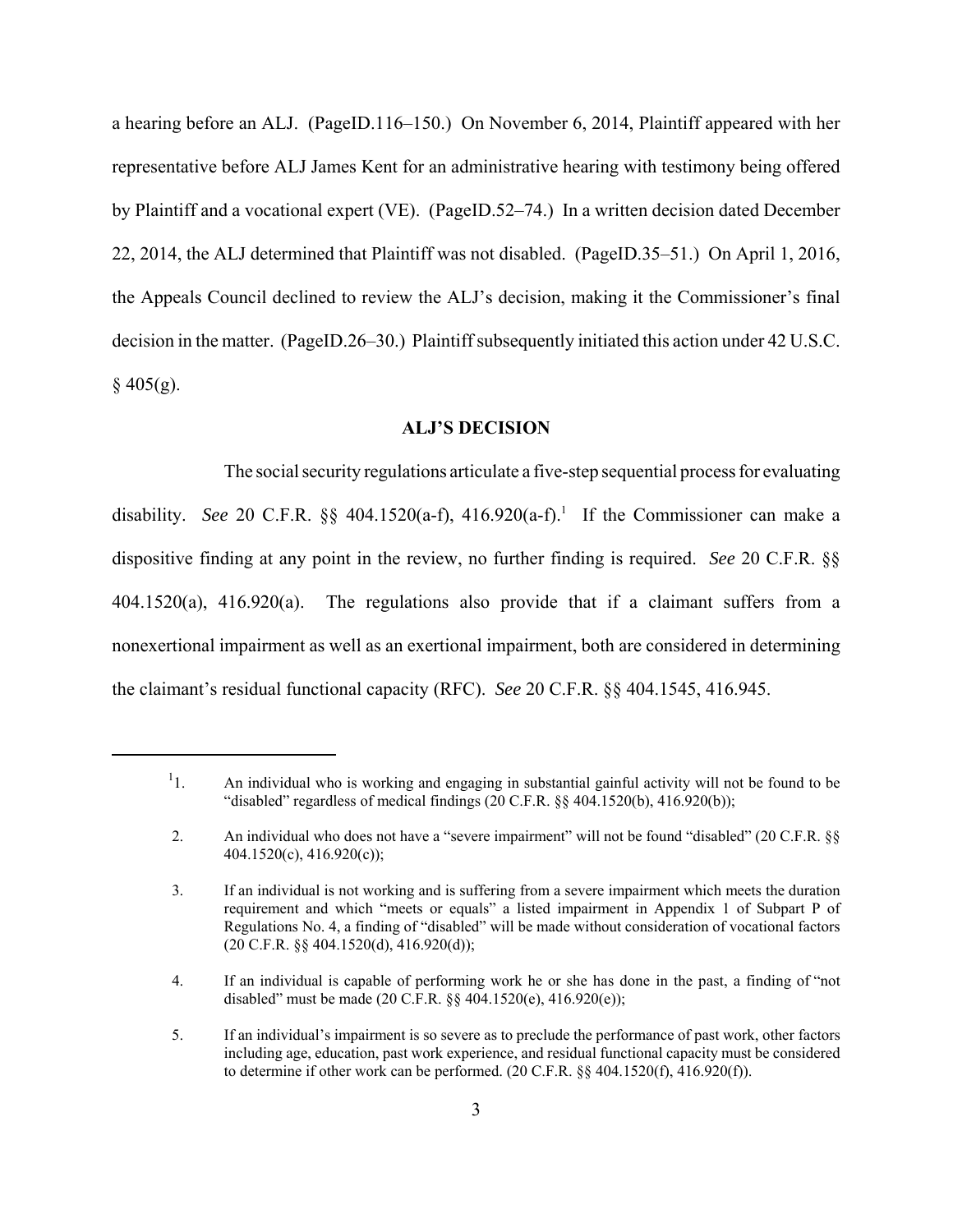Plaintiff has the burden of proving the existence and severity of limitations caused by her impairments and that she is precluded from performing past relevant work through step four. *Jones v. Comm'r of Soc. Sec.*, 336 F.3d 469, 474 (6th Cir. 2003). At step five, it is the Commissioner's burden "to identify a significant number of jobs in the economy that accommodate the claimant's residual functional capacity (determined at step four) and vocational profile." *Id.*

ALJ Kent determined that Plaintiff's claim failed at the fourth step of the evaluation. At step one, the ALJ found that Plaintiff had not engaged in substantial gainful activity since her alleged disability onset date. (PageID.52.) At step two, the ALJ determined Plaintiff had the severe impairments of degenerative joint disease of the bilateral knees status-post surgeries, degenerative joint disease of the bilateral hips, and obesity. (PageID.40.) At the third step, the ALJ found that Plaintiff did not have an impairment or combination of impairments that met or equaled the requirements of the Listing of Impairments. (PageID.43.) At the fourth step, the ALJ determined Plaintiff retained the RFC based on all the impairments:

> to perform light work as defined in 20 CFR 404.1567(b) and 416.967(b). She could lift 20 pounds occasionally and 10 pounds frequently. The claimant could sit for six hours of an eight-hour workday. She could stand/walk for six hours of an eight-hour workday. The claimant could occasionally climb ramps and stairs. She could not climb ladders, ropes, or scaffolds. The claimant had no non-exertional mental limitations.

(PageID.44.) Continuing with the fourth step, the ALJ found that Plaintiff was capable of performing her past relevant work as a cashier. The ALJ determined that this work did not require the performance of work-related activities precluded by Plaintiff's RFC. (PageID.46.) Having made his determination at step four, the ALJ completed the analysis and entered a finding that Plaintiff had not been under a disability from the alleged disability onset date, June 1, 2007, through the date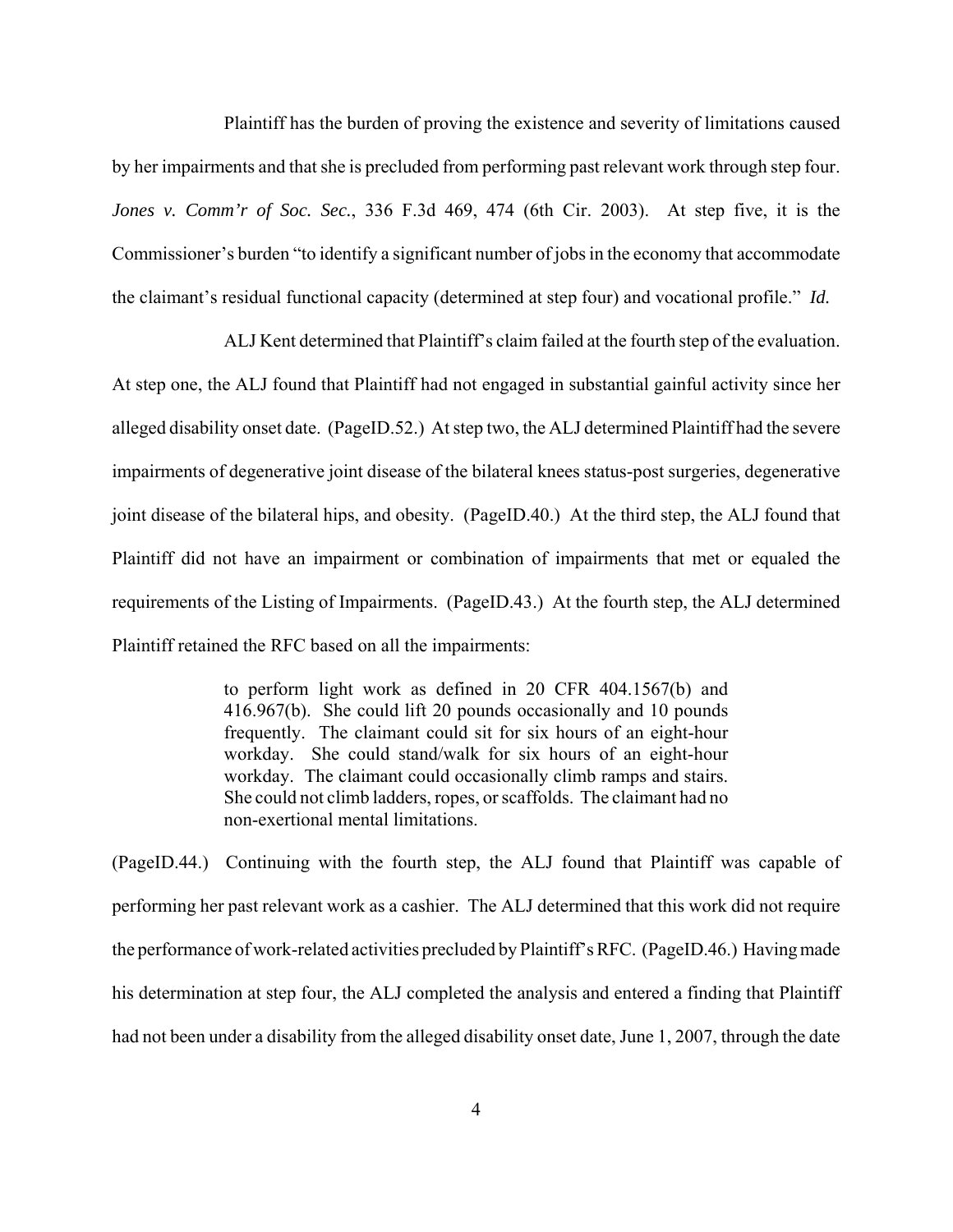of decision, December 22, 2014. (PageID.46–47.)

#### **DISCUSSION**

Plaintiff raises a number of issues. The Court will consider them in the order in which they appear during the sequential evaluation.

# **1. The ALJ's Step Two Determination.**

Plaintiff first claims that, based on the findings of a consultative examiner, the ALJ should have found that her carpal tunnel syndrome amounted to a severe impairment. (PageID.579.) The Court finds no reversible error.

At step two of the sequential disability analysis articulated above, the ALJ must determine whether the claimant suffers from a severe impairment. A severe impairment is defined as "any impairment or combination of impairments which significantly limits your physical or mental ability to do basic work activities," 20 C.F.R. §§ 404.1520(c), 416.920(c) and which lasts or can be expected to last "for a continuous period of not less than 12 months." 42 U.S.C. §  $423(d)(1)(A)$ .

An impairment "can be considered not severe only if it is a slight abnormality that minimally affects work ability regardless of age, education, and experience." *Rogers v. Comm'r of Soc. Sec.,* 486 F.3d 234, 243 n.2 (6th Cir. 2007) (quoting *Higgs v. Bowen*, 880 F.2d 860, 862 (6th Cir. 1988)); *see also Williamson v. Sec'y of Health & Human Servs.*, 796 F.2d 146, 151 (6th Cir. 1986) (an impairment is less than severe only if it is a "slight abnormality which has such a minimal effect on the individual that it would not be expected to interfere with the individual's ability to work, irrespective of age, education and work experience").

As Plaintiff points out, step two of the sequential disability process is considered a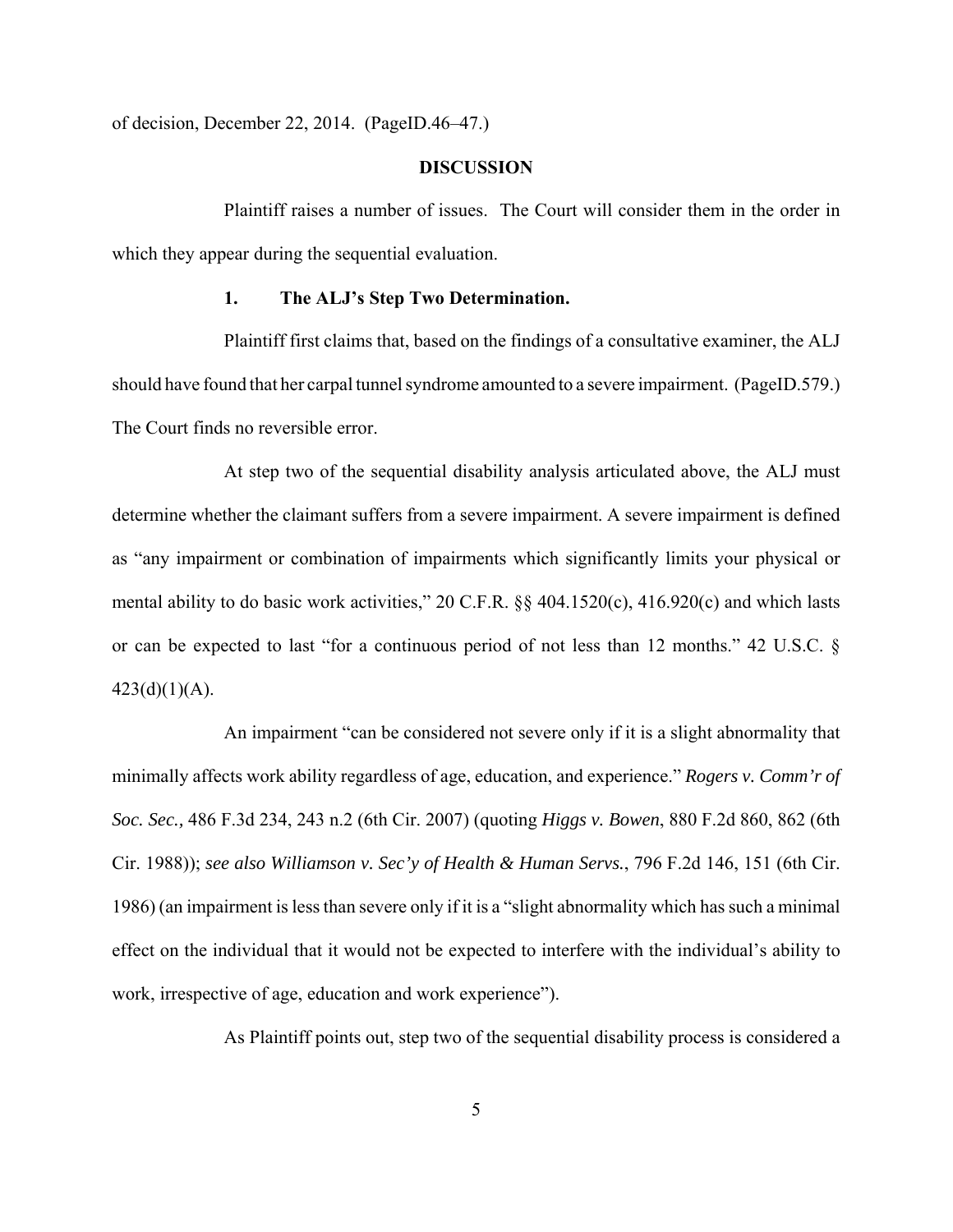"de minimis hurdle" designed to subject to dismissal only those claims which are "totally groundless" from a medical standpoint. *Rogers*, 486 F.3d at 243 n.2; *Higgs*, 880 F.2d at 860. "[T]his lenient interpretation of the severity requirement in part represents the courts' response to the Secretary's questionable practice in the early 1980s of using the step two regulation to deny meritorious claims without proper vocational analysis." *Long v. Apfel*, 1 F. App'x 326, 331 (6th Cir. Jan. 9, 2001) (quoting *Higgs*, 880 F.2d at 862).

Even assuming Plaintiff is correct that the ALJ should have found her carpal tunnel syndrome was a severe impairment, however, the Court notes the Sixth Circuit has held that where the ALJ finds the presence of a severe impairment at step two and proceeds to continue through the remaining steps of the analysis, the alleged failure to identify as severe some other impairment constitutes harmless error so long as the ALJ considered the entire medical record in rendering his decision. *See Maziarz v. Sec'y of Health & Human Servs.*, 837 F.2d 240, 244 (6th Cir. 1987); *Anthony v. Astrue*, 266 F. App'x 451, 457 (6th Cir. 2008) (citing *Maziarz*, 837 F.2d at 244); *Fisk v. Astrue*, 253 F. App'x 580, 583–84 (6th Cir. 2007) (same). This is fatal to Plaintiff's claim because here the ALJ determined that Plaintiff suffered from a severe impairment at step two of the sequential analysis and continued with the remaining steps thereof, considering in detail the evidence of record, including the records Plaintiff depends on in her argument. (PageID.41.) Thus, even if the Court assumes that the ALJ erred in failing to find that Plaintiff suffered from additional severe impairments, such does not call into question the substantiality of the evidence supporting the ALJ's decision. *See Heston v. Comm'r of Soc. Sec.*, 245 F.3d 528, 535–36 (6th Cir. 2001) (recognizing that remand to correct an error committed by the ALJ unnecessary where such error was harmless); *Fisher v. Bowen*, 869 F.2d 1055,1057 (7th Cir. 1989) ("no principle of administrative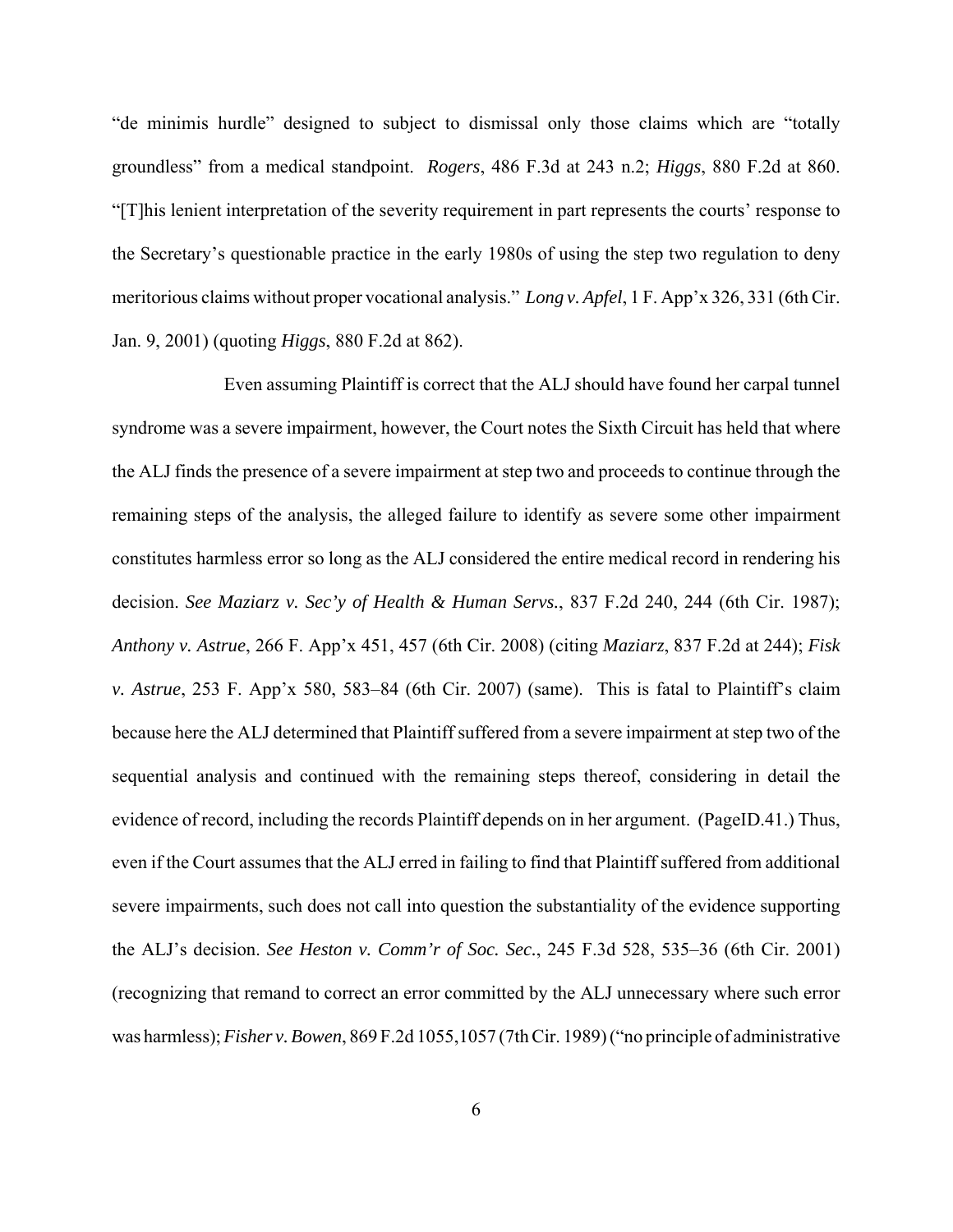law or common sense requires us to remand a case in quest of a perfect opinion unless there is reason to believe that the remand might lead to a different result"). This claim of error is accordingly denied.

#### **2. The ALJ's RFC Determination.**

Next, Plaintiff contends the ALJ's RFC determination is flawed because it failed to including any functional limitations regarding the ability to handle. (PageID.577–579.) Plaintiff depends on the report of Dr. Michael Geoghegan, a consultative examiner. (PageID.470.) RFC is the most, not the least, a claimant can do despite her impairments. 20 C.F.R. §§ 404.1545(a)(1), 416.945(a)(1); *Branon v. Comm'r of Soc. Sec.*, 539 F. App'x. 675, 677 n. 3 (6th Cir. 2013); *Griffeth v. Comm'r of Soc. Sec.*, 217 F. App'x 425, 429 (6th Cir. 2007). It is an administrative finding of fact made by the ALJ on the record as a whole. The Court finds substantial evidence supporting the ALJ's determination here.

Plaintiff depends on the doctor's diagnosis of carpal tunnel syndrome, and his statement that Plaintiff had "50% of grip strength remaining bilaterally as tested grossly" and that she would "likely benefit from occupational therapy." (PageID.469.) As is well recognized, however, "the mere diagnosis of an impairment does not render an individual disabled nor does it reveal anything about the limitations, if any, it imposes upon an individual." *McKenzie v. Comm'r of Soc. Sec.*, No. 99–3400, 2000 WL 687680 at \*5 (6th Cir. May 19, 2000) (citing *Foster v. Bowen*, 853 F.2d 488, 489 (6th Cir. 1988)); *see, e.g.*, *Higgs*, 880 F.2d at 863 ("[t]he mere diagnosis of arthritis, of course, says nothing about the severity of the condition"). While Plaintiff correctly quotes from the doctor's report, the report does not contain any functional limitations from the doctor. Thus this report may very well be consistent with the RFC. Indeed, Dr. Geoghegan also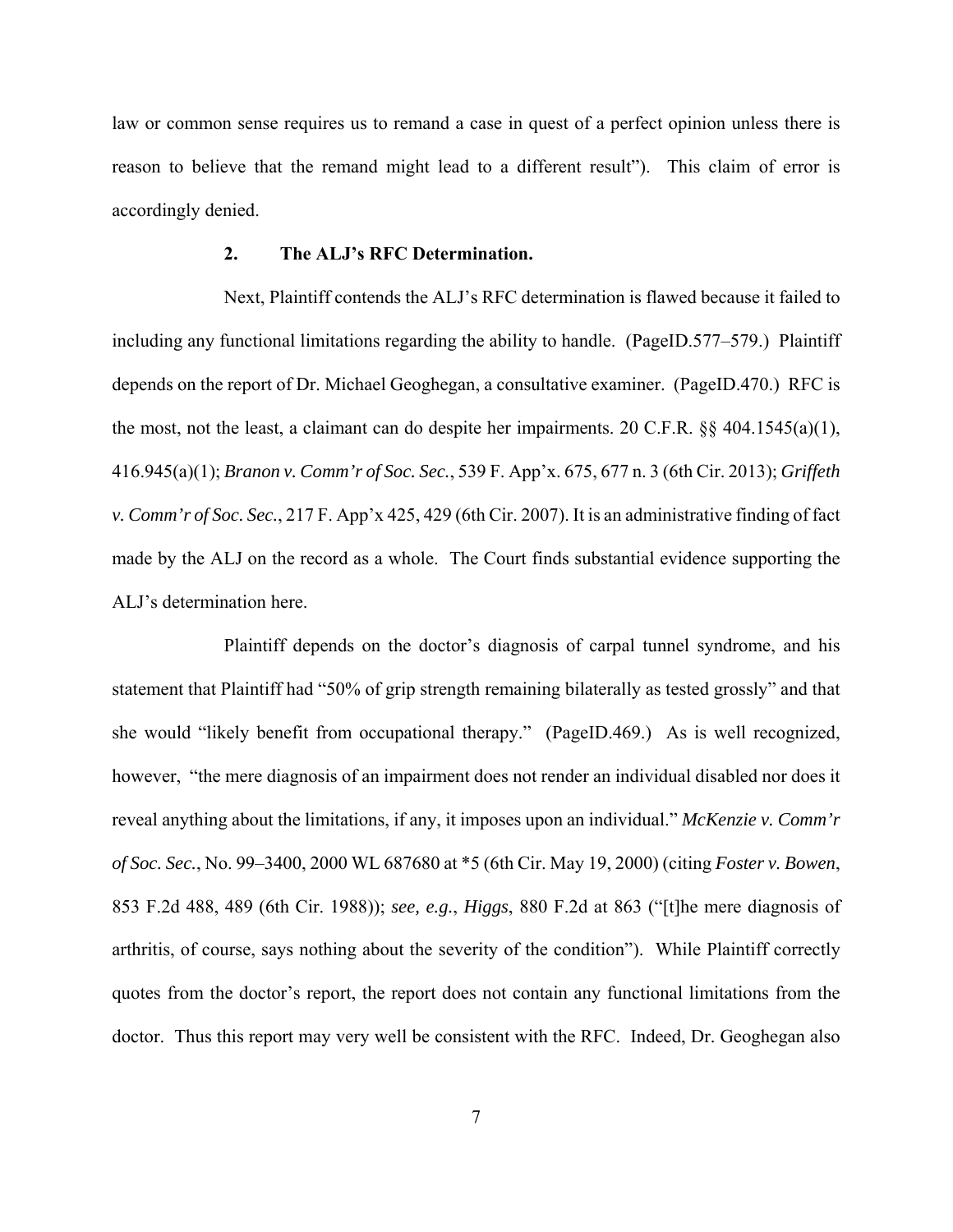noted that Plaintiff is able to pick up a coin, fasten a button, and open a door. There was a negative Tinel's and Phalen's sign bilaterally. (PageID.469.) Even though the report was reviewed by Dr. Saadat Abbasi, an agency consultant, the doctor nonetheless concluded Plaintiff had no manipulative limitations. (PageID.95.) The ALJ gave the opinion "significant weight" noting it was consistent with Plaintiff's medical history. (PageID.46.) Accordingly, substantial evidence supports the ALJ's RFC determination and this claim of error is denied.

## **3. The ALJ's Step Four Determination.**

As noted above, the ALJ decided Plaintiff's claim at step four. Specifically, he determined that Plaintiff was capable of performing her past relevant work as a cashier, noting "I find the claimant's past work as a "Cashier" (1998-2002) is 'relevant.' She performed this job within the last 15 years, it lasted long enough for her to master the skills involved, and her income was "substantial" in 1999 and 2000 (2E and 6D)." (PageID.46.) After making this determination, the ALJ proceeded to find that Plaintiff was not disabled. *See* 20 C.F.R. §§ 404.1520(e), 416.920(e). Plaintiff argues her work as a cashier does not qualify as past relevant work because it did not satisfy the requirement that it include substantial gainful activity within the relevant time period.

"Generally, past relevant work is defined as work that you have done within the past 15 years, that was substantial gainful activity, and that lasted long enough for you to learn to do it. Substantial gainful activity is in turn defined as work that involves significant physical or mental activities done for pay or profit." *Wright–Hines v. Comm'r of Soc. Sec.*, 597 F.3d 392, 395–96 (6th Cir. 2010) (internal citations and quotation marks omitted); *see also* 20 C.F.R. §§ 404.1565(a), 416.965(a) ("We consider that your work experience applies when it was done within the last 15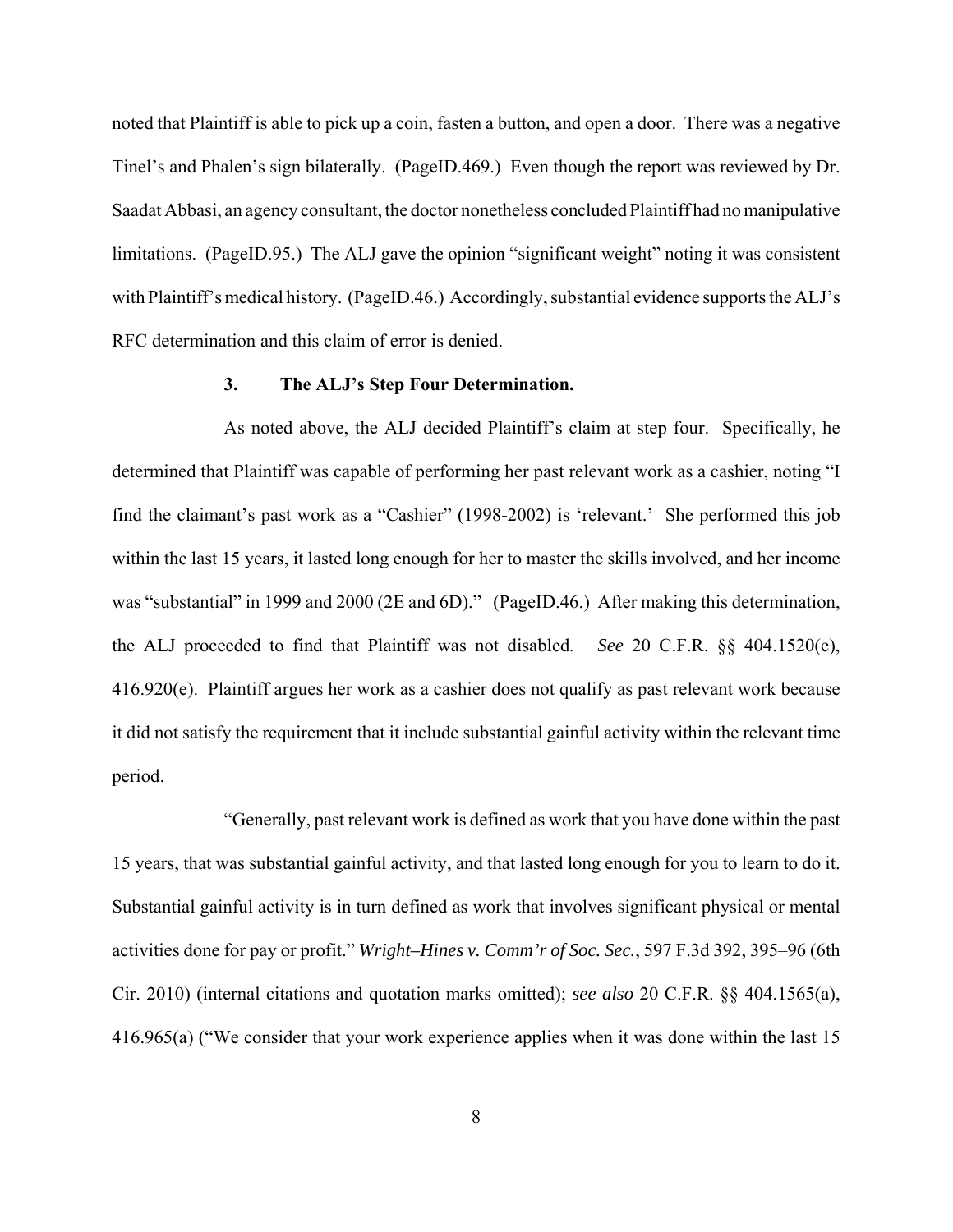years, lasted long enough for you to learn to do it, and was substantial gainful activity."). The Social Security Administration has promulgated guidelines for determining whether a claimant's earnings amount to substantial gainful activity. Under agency regulations, if Plaintiff's average monthly earnings exceeded a threshold amount of \$700 in 1999 and 2000, those earnings will "ordinarily show" that Plaintiff was engaged in substantial gainful activity. 20 C.F.R. §§ 404.1574(b)(2), 416.974(b)(2). On the other hand, if Plaintiff's average earnings are below that threshold, the Commissioner "will generally consider" those earnings do not amount to substantial gainful activity and "will generally not consider other information in addition to [ ] earnings." 20 C.F.R. §§ 404.1574(b)(3), 416.974(b)(3).

The ALJ based his determination by referencing two exhibits, 2E and 6D. On their face, however, both exhibits conflict with each other. Exhibit 2E contains Plaintiff's self provided work history on an agency disability report. There, Plaintiff reported working as a cashier at a toy store from January 1998 to January 2002. (PageID.253.) Turning to Exhibit 6D, however, this work does not appear on Plaintiff's earning history. Instead, work at Tish Inc, and One Hour Martinizing of Battle Creek are referenced. (PageID.243.) Neither of this work spans the time period referenced in Exhibit 2E and identified by the ALJ. Therefore, it appears the ALJ was crediting Plaintiff's description of her work, but applied the earnings history from a document that clearly indicates Plaintiff was not performing this work. This discrepancy, however, was not resolved by the ALJ. The Commissioner must provide a statement of evidence and reasons on which the decision is based. *See* 42 U.S.C. § 405(b)(1). An ALJ "must articulate, at some minimum level, his analysis of the evidence to allow the appellate court to trace the path of his reasoning." *Diaz v. Chater*, 55 F.3d 300, 307 (7th Cir.1995). "It is more than merely 'helpful' for the ALJ to articulate reasons . . . for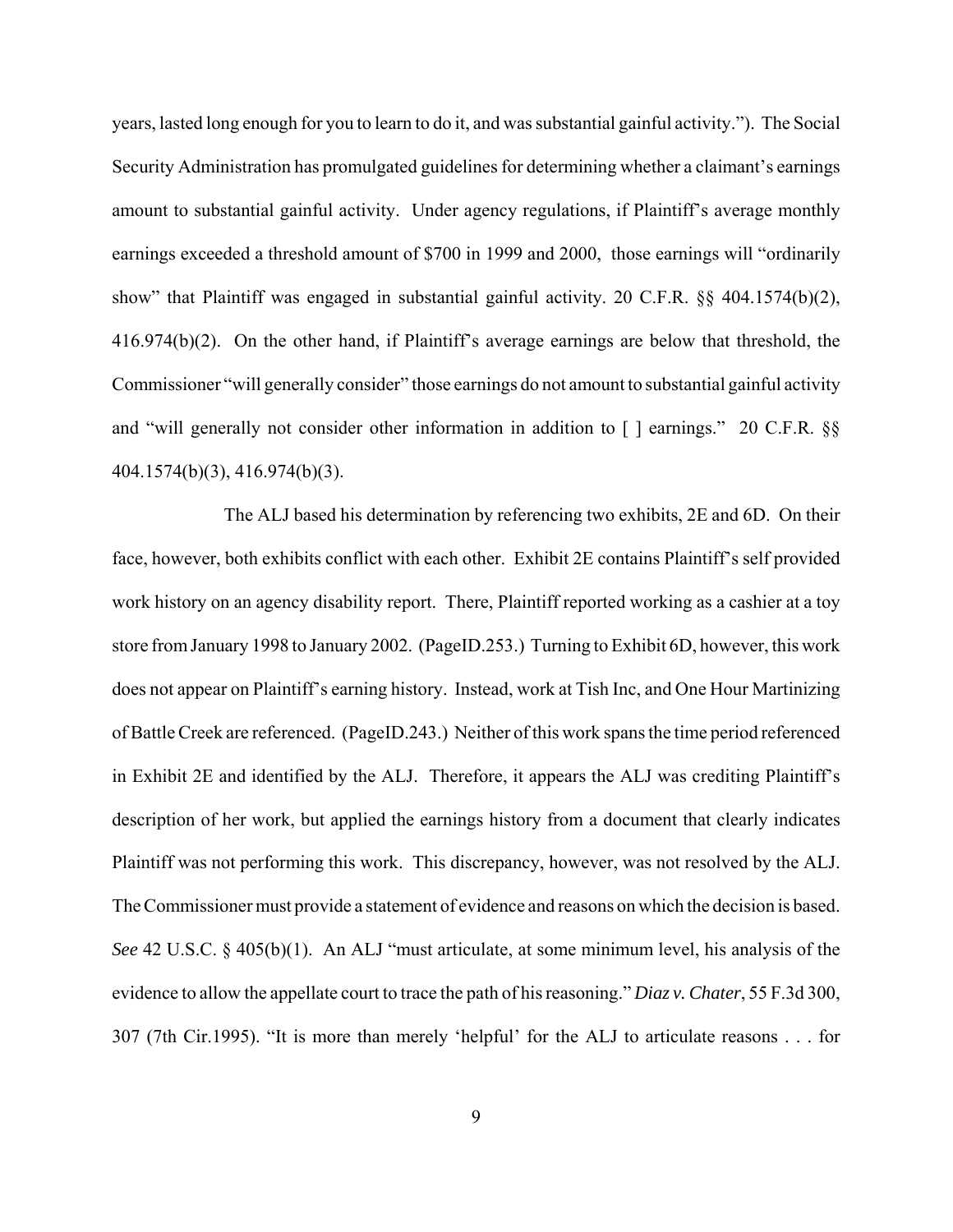crediting or rejecting particular sources of evidence. It is absolutely essential for meaningful appellate review." *Hurst v. Sec'y of Health & Human Services*, 753 F.2d 517, 519 (6th Cir.1985) (quoting *Zblewski v. Schweiker*, 732 F.2d 75, 78 (7th Cir. 1984)). Here, the Court cannot trace the path of the ALJ's reasoning. Accordingly, this matter will be reversed and remanded under sentence four of 42 U.S.C. § 405(g). On remand, the Commissioner will be directed to provide a more detailed explanation of the step four determination and to resolve the conflict among the relevant exhibits from the administrative record.

## **4. Remand is Appropriate.**

As detailed herein, the ALJ's conclusion that Plaintiff was not disabled is not supported by substantial evidence. While the Court finds that the ALJ's decision fails to comply with the relevant legal standards, Plaintiff can be awarded benefits only if proof of her disability is "compelling." *Faucher v. Sec'y of Health & Human Servs.*, 17 F.3d 171, 176 (6th Cir. 1994) (the court can reverse the Commissioner's decision and award benefits if all essential factual issues have been resolved and proof of disability is compelling). While the ALJ's decision is not supported by substantial evidence, there does not exist compelling evidence that Plaintiff is disabled. Evaluation of Plaintiff's claim requires the resolution of factual disputes which this Court is neither authorized nor competent to undertake in the first instance. The Court, concludes, therefore, that the Commissioner's decision must be reversed and this matter remanded for further factual findings.